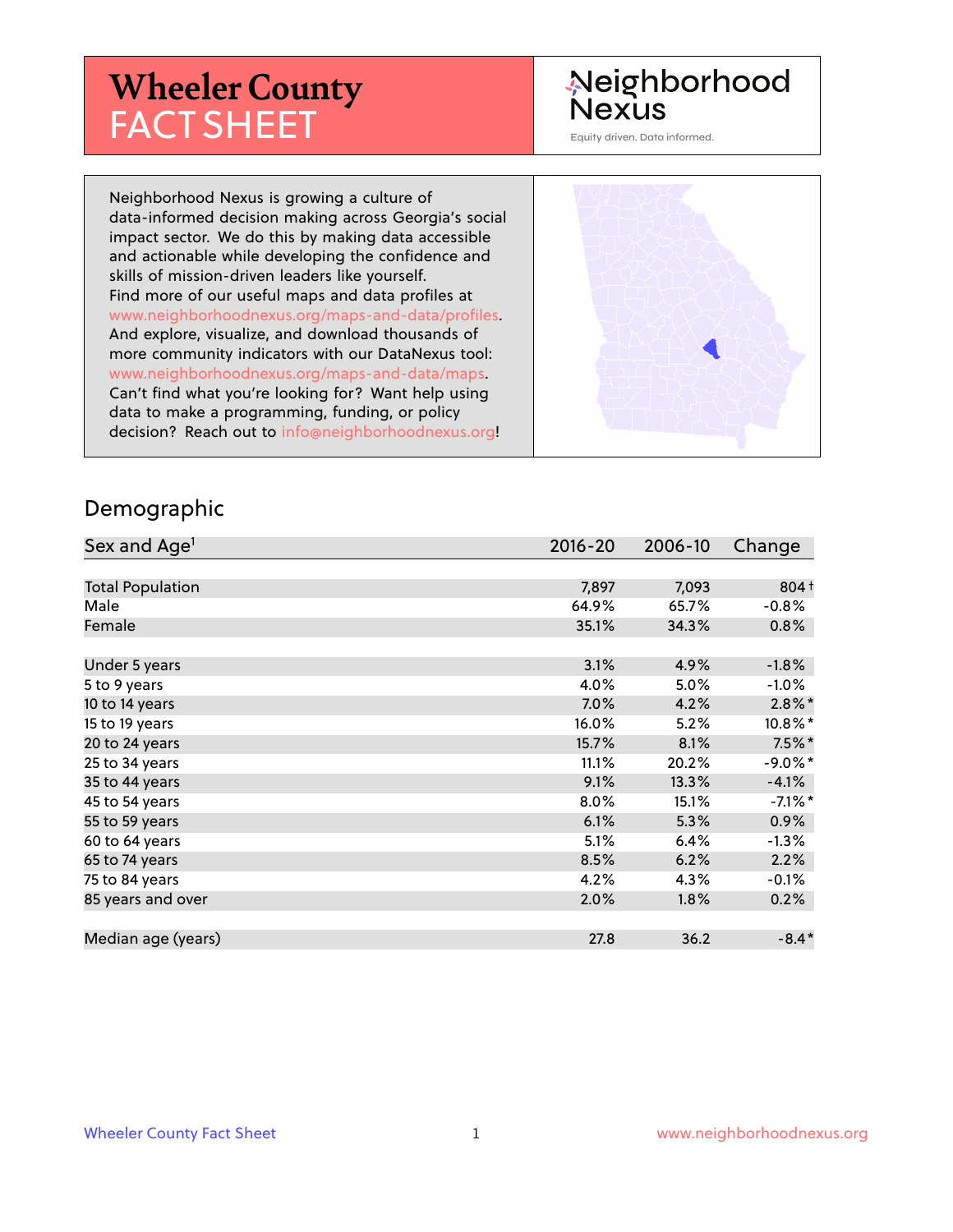# Demographic, continued...

| Race <sup>2</sup>                                            | $2016 - 20$ | 2006-10 | Change     |
|--------------------------------------------------------------|-------------|---------|------------|
| <b>Total population</b>                                      | 7,897       | 7,093   | $804+$     |
| One race                                                     | 99.8%       | 99.8%   | $-0.1%$    |
| White                                                        | 60.8%       | 55.9%   | 4.9%       |
| <b>Black or African American</b>                             | 38.9%       | 42.9%   | $-4.0%$    |
| American Indian and Alaska Native                            | 0.0%        | 0.2%    | $-0.2%$    |
| Asian                                                        | 0.0%        | 0.5%    | $-0.5%$    |
| Native Hawaiian and Other Pacific Islander                   | 0.0%        | 0.0%    | 0.0%       |
| Some other race                                              | 0.1%        | 0.3%    | $-0.2%$    |
| Two or more races                                            | 0.2%        | 0.2%    | 0.1%       |
| Race alone or in combination with other race(s) <sup>3</sup> | $2016 - 20$ | 2006-10 | Change     |
| Total population                                             | 7,897       | 7,093   | 804 +      |
| White                                                        | 61.0%       | 56.1%   | 4.9%       |
| <b>Black or African American</b>                             | 39.1%       | 43.1%   | $-4.0%$    |
| American Indian and Alaska Native                            | 0.0%        | 0.2%    | $-0.2%$    |
| Asian                                                        | 0.0%        | 0.5%    | $-0.5%$    |
| Native Hawaiian and Other Pacific Islander                   | 0.0%        | 0.0%    | 0.0%       |
| Some other race                                              | 0.1%        | 0.3%    | $-0.1%$    |
| Hispanic or Latino and Race <sup>4</sup>                     | $2016 - 20$ | 2006-10 | Change     |
| Total population                                             | 7,897       | 7,093   | $804+$     |
| Hispanic or Latino (of any race)                             | 5.0%        | 0.7%    | $4.3\%$ *  |
| Not Hispanic or Latino                                       | 95.0%       | 99.3%   | $-4.3\%$ * |
| White alone                                                  | 55.8%       | 55.7%   | 0.2%       |
| Black or African American alone                              | 38.9%       | 42.9%   | $-4.0%$    |
| American Indian and Alaska Native alone                      | 0.0%        | 0.1%    | $-0.1%$    |
| Asian alone                                                  | 0.0%        | 0.5%    | $-0.5%$    |
| Native Hawaiian and Other Pacific Islander alone             | 0.0%        | 0.0%    | 0.0%       |
| Some other race alone                                        | 0.0%        | 0.0%    | 0.0%       |
| Two or more races                                            | 0.2%        | 0.2%    | 0.1%       |
| U.S. Citizenship Status <sup>5</sup>                         | $2016 - 20$ | 2006-10 | Change     |
| Foreign-born population                                      | 56          | 66      | $-10$      |
| Naturalized U.S. citizen                                     | 8.9%        | 65.2%   | $-56.2%$   |
| Not a U.S. citizen                                           | 91.1%       | 34.8%   | 56.2%*     |
|                                                              |             |         |            |
| Citizen, Voting Age Population <sup>6</sup>                  | $2016 - 20$ | 2006-10 | Change     |
| Citizen, 18 and over population                              | 6,520       | 5,838   | 682        |
| Male                                                         | 67.6%       | 67.6%   | $-0.0%$    |
| Female                                                       | 32.4%       | 32.4%   | 0.0%       |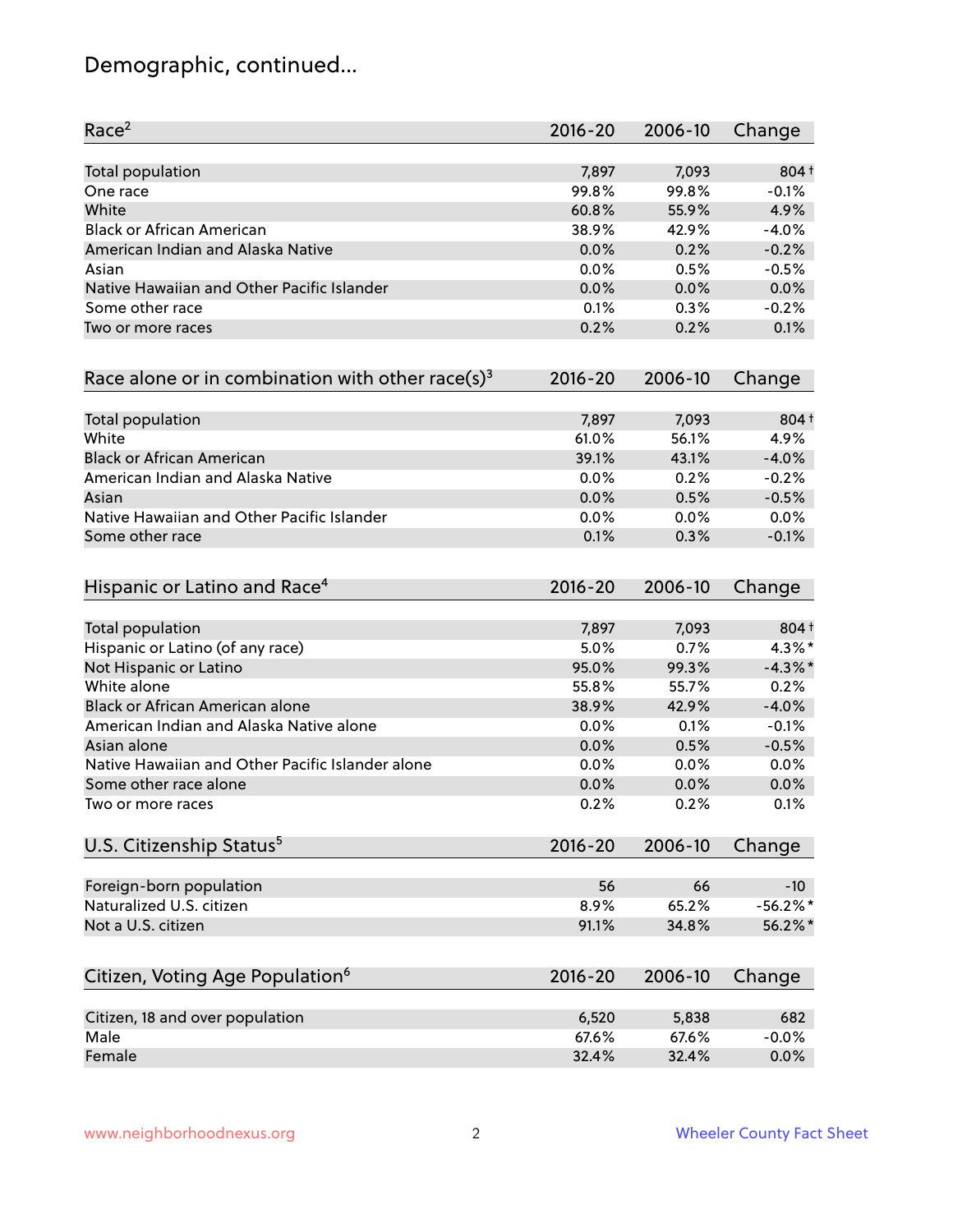#### Economic

| Income <sup>7</sup>                                 | $2016 - 20$ | 2006-10 | Change      |
|-----------------------------------------------------|-------------|---------|-------------|
|                                                     |             |         |             |
| All households                                      | 1,774       | 1,664   | 110         |
| Less than \$10,000                                  | 11.8%       | 15.9%   | $-4.1%$     |
| \$10,000 to \$14,999                                | 15.5%       | 9.3%    | $6.2\%$ *   |
| \$15,000 to \$24,999                                | 15.2%       | 15.0%   | 0.3%        |
| \$25,000 to \$34,999                                | 12.1%       | 9.1%    | 3.0%        |
| \$35,000 to \$49,999                                | 9.0%        | 19.1%   | $-10.0\%$ * |
| \$50,000 to \$74,999                                | 21.4%       | 18.1%   | 3.3%        |
| \$75,000 to \$99,999                                | 8.5%        | 11.2%   | $-2.8%$     |
| \$100,000 to \$149,999                              | 6.0%        | 2.3%    | 3.6%        |
| \$150,000 to \$199,999                              | 0.3%        | 0.0%    | 0.3%        |
| \$200,000 or more                                   | 0.2%        | 0.0%    | 0.2%        |
| Median household income (dollars)                   | 28,864      | 35,422  | $-6,558$    |
| Mean household income (dollars)                     | 40,933      | 38,625  | 2,308       |
| With earnings                                       | 50.6%       | 65.9%   | $-15.3\%$ * |
| Mean earnings (dollars)                             | 51,728      | 44,910  | $6,818*$    |
| <b>With Social Security</b>                         | 55.2%       | 36.4%   | 18.8%*      |
| Mean Social Security income (dollars)               | 15,195      | 14,049  | 1,146       |
| With retirement income                              | 21.6%       | 9.4%    | 12.2%*      |
| Mean retirement income (dollars)                    | 20,946      | 19,708  | 1,239       |
| With Supplemental Security Income                   | 8.6%        | 8.0%    | 0.6%        |
| Mean Supplemental Security Income (dollars)         | 14,245      | 8,405   | 5,841*      |
| With cash public assistance income                  | 1.2%        | 1.1%    | 0.0%        |
| Mean cash public assistance income (dollars)        | 357         | 2,958   | $-2,601*$   |
| With Food Stamp/SNAP benefits in the past 12 months | 18.8%       | 20.3%   | $-1.5%$     |
|                                                     |             |         |             |
| Families                                            | 1,036       | 1,178   | $-142$      |
| Less than \$10,000                                  | 5.8%        | 5.5%    | 0.3%        |
| \$10,000 to \$14,999                                | 5.9%        | 5.1%    | 0.8%        |
| \$15,000 to \$24,999                                | 16.2%       | 14.0%   | 2.2%        |
| \$25,000 to \$34,999                                | 14.5%       | 10.4%   | 4.0%        |
| \$35,000 to \$49,999                                | 11.1%       | 22.6%   | $-11.5%$ *  |
| \$50,000 to \$74,999                                | 22.5%       | 24.0%   | $-1.5%$     |
| \$75,000 to \$99,999                                | 13.6%       | 15.0%   | $-1.4%$     |
| \$100,000 to \$149,999                              | 9.8%        | $3.3\%$ | $6.5%$ *    |
| \$150,000 to \$199,999                              | 0.6%        | 0.0%    | 0.6%        |
| \$200,000 or more                                   | 0.0%        | 0.0%    | 0.0%        |
| Median family income (dollars)                      | 47,632      | 45,042  | 2,590       |
| Mean family income (dollars)                        | 51,146      | 46,935  | 4,210       |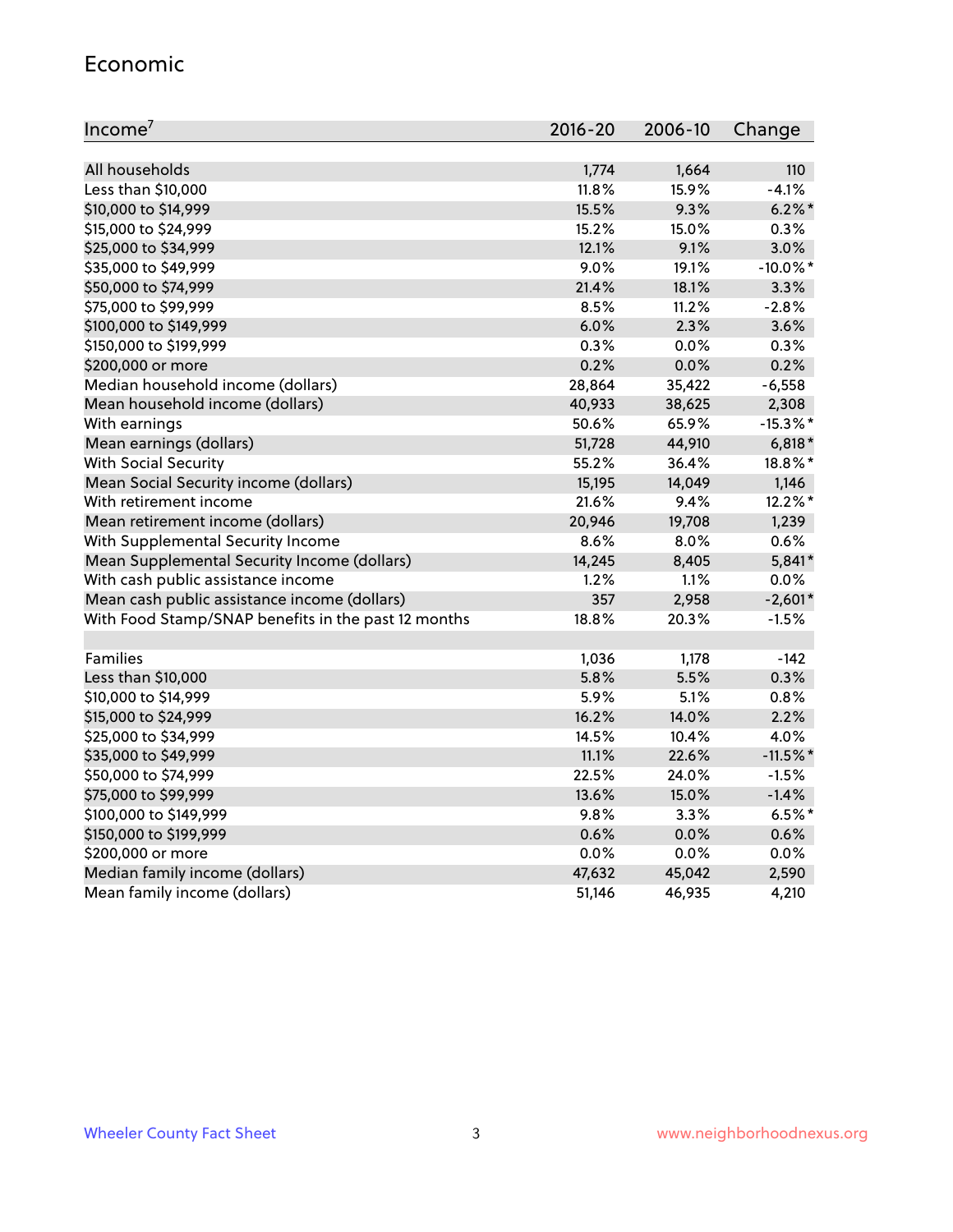#### Economic, continued...

| Income, continued <sup>8</sup>                                        | $2016 - 20$ | 2006-10 | Change             |
|-----------------------------------------------------------------------|-------------|---------|--------------------|
|                                                                       |             |         |                    |
| Nonfamily households                                                  | 738         | 486     | 252                |
| Median nonfamily income (dollars)                                     | 15,283      | 11,833  | 3,450              |
| Mean nonfamily income (dollars)                                       | 26,217      | 17,820  | 8,397*             |
| Median earnings for workers (dollars)                                 | 23,932      | 24,579  | $-647$             |
| Median earnings for male full-time, year-round workers                | 24,127      | 35,114  | $-10,987*$         |
| (dollars)                                                             |             |         |                    |
| Median earnings for female full-time, year-round workers<br>(dollars) | 35,604      | 25,329  | 10,275*            |
| Per capita income (dollars)                                           | 15,186      | 10,043  | $5,143*$           |
|                                                                       |             |         |                    |
| Families and People Below Poverty Level <sup>9</sup>                  | 2016-20     | 2006-10 | Change             |
|                                                                       |             |         |                    |
| <b>All families</b>                                                   | 20.4%       | 14.3%   | 6.1%               |
| With related children under 18 years                                  | 37.1%       | 28.5%   | 8.6%               |
| With related children under 5 years only                              | 39.7%       | 49.3%   | $-9.6%$            |
| Married couple families                                               | 10.4%       | 8.4%    | 1.9%               |
| With related children under 18 years                                  | 18.5%       | 18.7%   | $-0.2%$            |
| With related children under 5 years only                              | 20.6%       | 45.1%   | $-24.5%$           |
| Families with female householder, no husband present                  | 65.4%       | 43.9%   | 21.5%              |
| With related children under 18 years                                  | 92.7%       | 56.6%   | 36.0%*             |
| With related children under 5 years only                              | 100.0%      | 62.5%   | 37.5%              |
| All people                                                            | 30.0%       | 24.3%   | 5.7%               |
| Under 18 years                                                        | 28.1%       | 31.6%   | $-3.5%$            |
| Related children under 18 years                                       | 28.1%       | 31.8%   | $-3.7%$            |
| Related children under 5 years                                        | 30.2%       | 41.1%   | $-10.9%$           |
|                                                                       | 27.6%       | 28.2%   |                    |
| Related children 5 to 17 years                                        |             | 21.8%   | $-0.6%$            |
| 18 years and over                                                     | 30.4%       |         | $8.6\%$ *          |
| 18 to 64 years                                                        | 32.3%       | 18.2%   | 14.2%*             |
| 65 years and over                                                     | 21.5%       | 36.4%   | $-14.9%$           |
| People in families                                                    | 28.0%       | 18.1%   | 9.9%               |
| Unrelated individuals 15 years and over                               | 44.4%       | 59.9%   | $-15.5%$           |
| Non-Hispanic white people                                             | 30.1%       | 17.7%   | 12.4%*             |
| Black or African-American people                                      | 33.6%       | 37.9%   | $-4.4%$            |
| Asian people                                                          | (X)         | 0.0%    | $(X)$ <sup>+</sup> |
| Hispanic or Latino people                                             | 0.0%        | 0.0%    | 0.0%               |
|                                                                       |             |         |                    |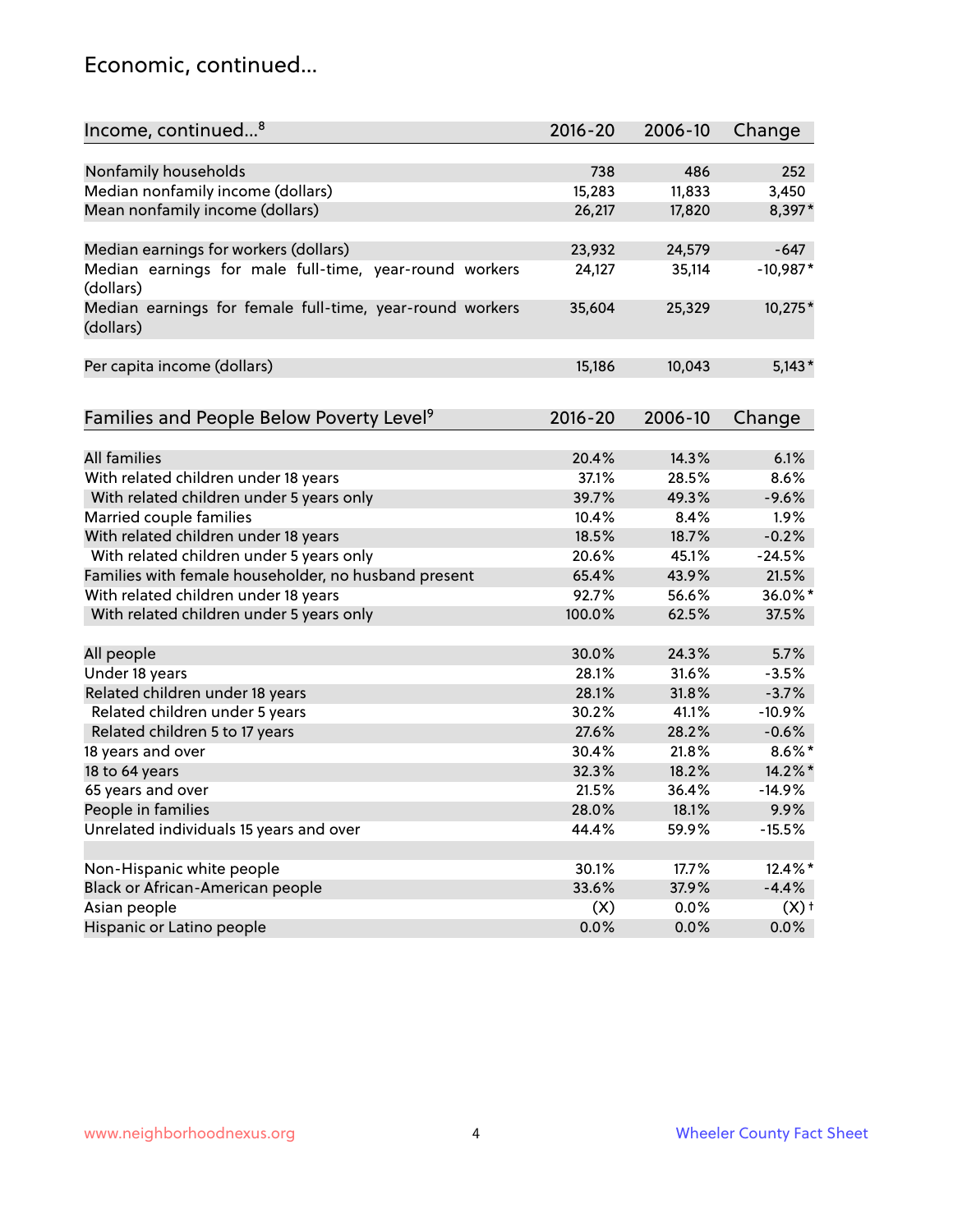# Employment

| Employment Status <sup>10</sup>                                                               | 2010        | 2020    | Change      |
|-----------------------------------------------------------------------------------------------|-------------|---------|-------------|
| In Labor Force                                                                                | 1,608       | 1,937   | 1,937       |
| Unemployment Rate                                                                             | 7.2%        | 15.1%   | $-7.9%$     |
| Industry <sup>11</sup>                                                                        | $2016 - 20$ | 2006-10 | Change      |
|                                                                                               |             |         |             |
| Civilian employed population 16 years and over                                                | 2,804       | 1,746   | $1,058*$    |
| Agriculture, forestry, fishing and hunting, and mining                                        | 6.3%        | 12.0%   | $-5.7%$     |
| Construction                                                                                  | 11.3%       | 14.4%   | $-3.1%$     |
| Manufacturing                                                                                 | 5.6%        | 9.3%    | $-3.6%$     |
| Wholesale trade                                                                               | 2.4%        | 0.0%    | 2.4%        |
| Retail trade                                                                                  | 5.4%        | 11.9%   | $-6.5%$     |
| Transportation and warehousing, and utilities                                                 | 13.7%       | 4.6%    | $9.0\%$ *   |
| Information                                                                                   | 1.4%        | 2.0%    | $-0.6%$     |
| Finance and insurance, and real estate and rental and leasing                                 | 0.1%        | 4.5%    | $-4.5%$ *   |
| Professional, scientific, and management, and administrative<br>and waste management services | 19.9%       | 2.6%    | 17.3%*      |
| Educational services, and health care and social assistance                                   | 14.1%       | 19.1%   | $-5.0%$     |
| Arts, entertainment, and recreation, and accommodation and<br>food services                   | 4.0%        | 6.9%    | $-2.9%$     |
| Other services, except public administration                                                  | 0.9%        | 4.8%    | $-3.9%$     |
| <b>Public administration</b>                                                                  | 15.1%       | 7.9%    | $7.2\%$ *   |
| Occupation <sup>12</sup>                                                                      | $2016 - 20$ | 2006-10 | Change      |
|                                                                                               |             |         |             |
| Civilian employed population 16 years and over                                                | 2,804       | 1,746   | $1,058*$    |
| Management, business, science, and arts occupations                                           | 14.8%       | 26.1%   | $-11.3\%$ * |
| Service occupations                                                                           | 10.6%       | 14.2%   | $-3.6%$     |
| Sales and office occupations                                                                  | 9.4%        | 17.0%   | $-7.6%$     |
| and<br>Natural<br>resources,<br>construction,<br>maintenance<br>occupations                   | 17.5%       | 26.1%   | $-8.6%$     |
| Production, transportation, and material moving occupations                                   | 47.8%       | 16.7%   | 31.0%*      |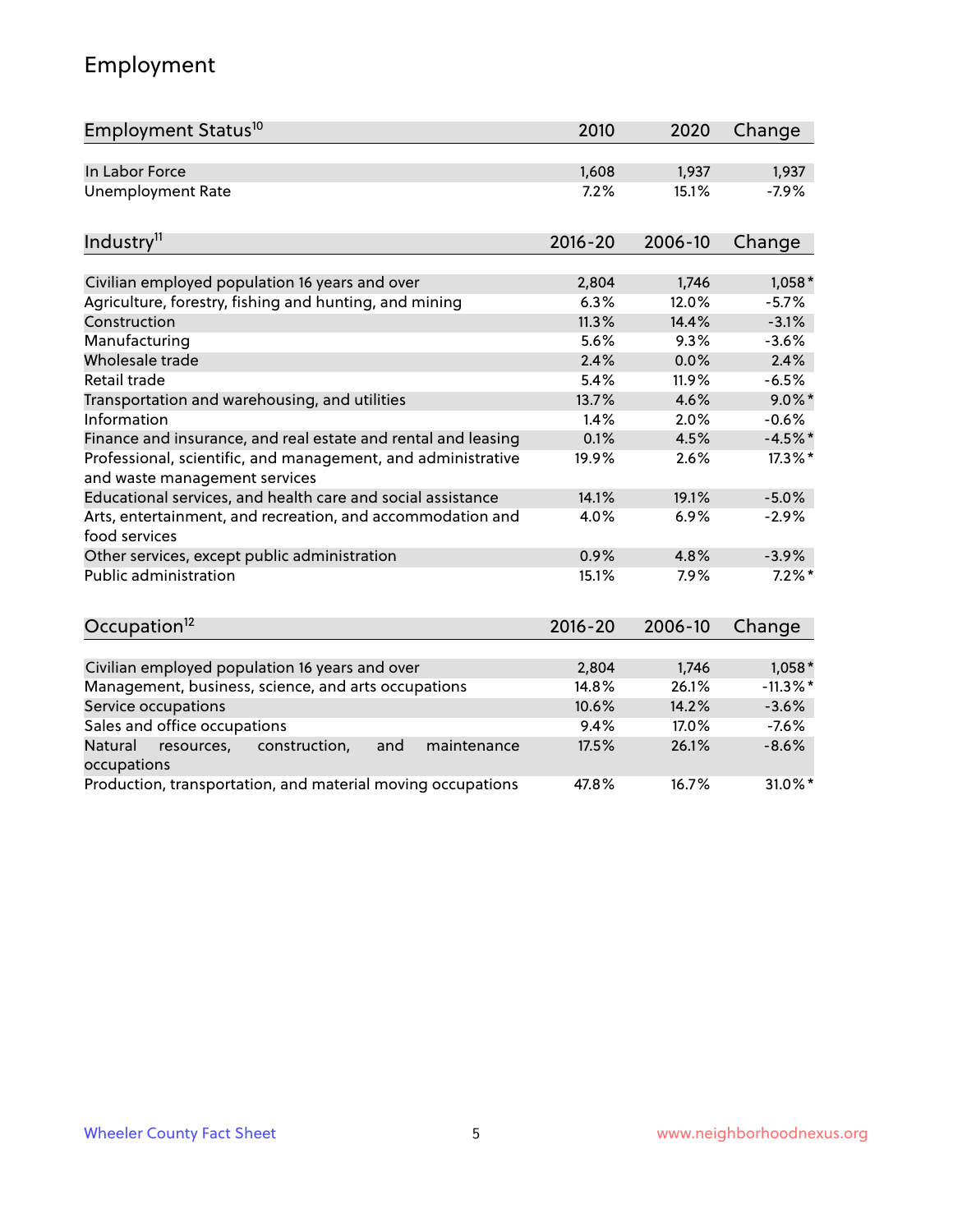# Employment, continued...

| Class of Worker <sup>13</sup>                                                              | $2016 - 20$ | 2006-10 | Change   |
|--------------------------------------------------------------------------------------------|-------------|---------|----------|
| Civilian employed population 16 years and over                                             | 2,804       | 1,746   | $1,058*$ |
| Private wage and salary workers                                                            | 66.7%       | 71.8%   | $-5.2%$  |
| Government workers                                                                         | 23.7%       | 17.9%   | 5.8%     |
| Self-employed in own not incorporated business workers                                     | 9.6%        | 10.3%   | $-0.6%$  |
| <b>Unpaid family workers</b>                                                               | 0.0%        | 0.0%    | 0.0%     |
| Job Flows <sup>14</sup>                                                                    | 2019        | 2010    | Change   |
| Total Jobs in county                                                                       | 1,150       | 1,463   | $-313$   |
| Held by residents of county                                                                | 29.7%       | 36.1%   | $-6.4%$  |
| Held by non-residents of county                                                            | 70.3%       | 63.9%   | 6.4%     |
|                                                                                            |             |         |          |
| Jobs by Industry Sector <sup>15</sup>                                                      | 2019        | 2010    | Change   |
| Total Jobs in county                                                                       | 1,150       | 1,463   | $-313$   |
| <b>Goods Producing sectors</b>                                                             | 11.1%       | 11.7%   | $-0.6%$  |
| Trade, Transportation, and Utilities sectors                                               | 12.8%       | 14.2%   | $-1.4%$  |
| All Other Services sectors                                                                 | 76.1%       | 74.1%   | 2.0%     |
|                                                                                            |             |         |          |
| Total Jobs in county held by county residents                                              | 342         | 528     | $-186$   |
| <b>Goods Producing sectors</b>                                                             | 20.2%       | 18.4%   | 1.8%     |
| Trade, Transportation, and Utilities sectors                                               | 15.8%       | 15.9%   | $-0.1%$  |
| All Other Services sectors                                                                 | 64.0%       | 65.7%   | $-1.7%$  |
| Jobs by Earnings <sup>16</sup>                                                             | 2019        | 2010    | Change   |
|                                                                                            | 1,150       | 1,463   | $-313$   |
| Total Jobs in county                                                                       | 19.1%       | 20.6%   | $-1.4%$  |
| Jobs with earnings \$1250/month or less<br>Jobs with earnings \$1251/month to \$3333/month | 47.5%       | 57.8%   | $-10.3%$ |
|                                                                                            |             |         |          |
| Jobs with earnings greater than \$3333/month                                               | 33.4%       | 21.6%   | 11.8%    |
| Total Jobs in county held by county residents                                              | 342         | 528     | $-186$   |
| Jobs with earnings \$1250/month or less                                                    | 28.1%       | 30.7%   | $-2.6%$  |
| Jobs with earnings \$1251/month to \$3333/month                                            | 39.2%       | 44.9%   | $-5.7\%$ |
| Jobs with earnings greater than \$3333/month                                               | 32.7%       | 24.4%   | 8.3%     |
|                                                                                            |             |         |          |
| Jobs by Age of Worker <sup>17</sup>                                                        | 2019        | 2010    | Change   |
| Total Jobs in county                                                                       | 1,150       | 1,463   | $-313$   |
| Jobs with workers age 29 or younger                                                        | 20.1%       | 18.4%   | 1.7%     |
| Jobs with workers age 30 to 54                                                             | 55.6%       | 62.5%   | $-7.0%$  |
| Jobs with workers age 55 or older                                                          | 24.3%       | 19.1%   | 5.3%     |
|                                                                                            |             |         |          |
| Total Jobs in county held by county residents                                              | 342         | 528     | $-186$   |
| Jobs with workers age 29 or younger                                                        | 14.9%       | 12.7%   | 2.2%     |
| Jobs with workers age 30 to 54                                                             | 49.7%       | 61.4%   | $-11.7%$ |
| Jobs with workers age 55 or older                                                          | 35.4%       | 25.9%   | 9.4%     |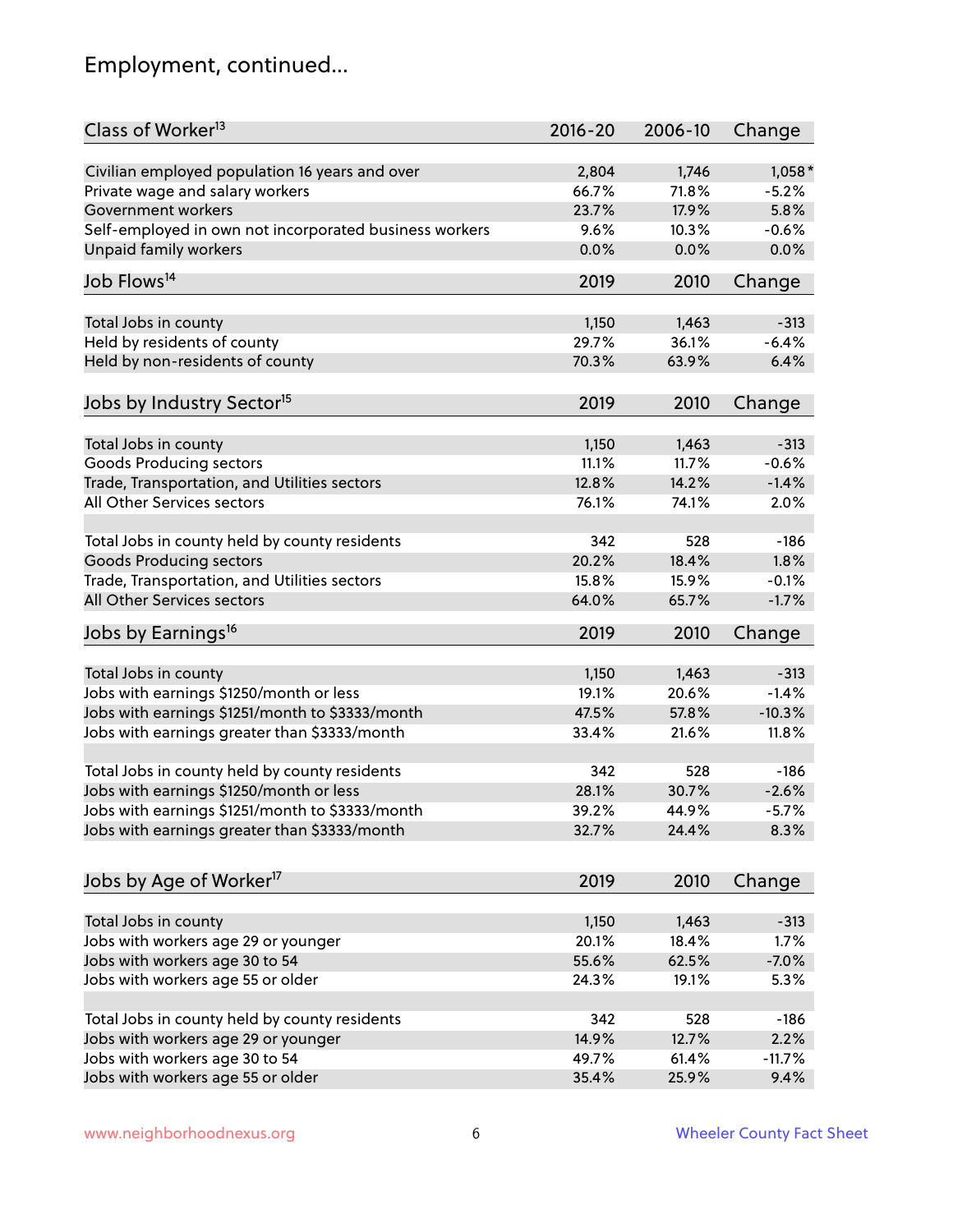#### Education

| Early Learning <sup>18</sup>                        |             |         | 2022       |
|-----------------------------------------------------|-------------|---------|------------|
| Licensed Capacity of Early Learning Centers         |             |         | 65         |
| Licenced capacity per 1,000 children ages 0-4       |             |         | 192.3      |
| School Enrollment <sup>19</sup>                     | 2022        | 2010    | Change     |
|                                                     |             |         |            |
| <b>Enrolled in Public School</b>                    | 889         | 1,001   | $-112$     |
| White                                               | 56.6%       | 58.4%   | $-1.9%$    |
| <b>Black or African-American</b>                    | 36.3%       | 34.6%   | 1.8%       |
| Asian                                               | 0.0%        | 0.0%    | 0.0%       |
| <b>Native American</b>                              | 0.0%        | 0.0%    | 0.0%       |
| Pacific Islander                                    | 0.0%        | 0.0%    | 0.0%       |
| <b>Biracial or Multi-Racial</b>                     | 0.1%        | 0.0%    | 0.1%       |
| Hispanic or Latino                                  | 7.0%        | 6.3%    | 0.7%       |
| Georgia Milestones: 3rd Grade Reading <sup>20</sup> |             |         | 2019       |
|                                                     |             |         |            |
| Number of Students Tested                           |             |         | 63         |
| Proficient or Distinguished                         |             |         | 42.9%      |
| Georgia Milestones: 8th Grade Math <sup>21</sup>    |             |         | 2019       |
| <b>Number of Students Tested</b>                    |             |         | 74         |
| Proficient or Distinguished                         |             |         | 36.5%      |
|                                                     |             |         |            |
| Graduation Rates <sup>22</sup>                      | 2021        | 2012    | Change     |
| Cohort                                              | 71          | 59      | 12         |
| <b>High School Graduation Rate</b>                  | 85.9%       | 76.3%   | 9.6%       |
|                                                     |             |         |            |
| Educational Attainment <sup>23</sup>                | $2016 - 20$ | 2006-10 | Change     |
| Population 25 years and over                        | 4,279       | 5,145   | $-866*$    |
| Less than 9th grade                                 | 4.7%        | 11.1%   | $-6.4\%$ * |
| 9th to 12th grade, no diploma                       | 20.4%       | 19.2%   | 1.2%       |
| High school graduate (includes equivalency)         | 40.9%       | 46.1%   | $-5.2%$    |
| Some college, no degree                             | 15.5%       | 9.8%    | $5.7\%$ *  |
| Associate's degree                                  | 3.4%        | 5.2%    | $-1.8%$    |
| Bachelor's degree                                   | 14.7%       | 5.8%    |            |
|                                                     |             |         | 8.9%*      |
| Graduate or professional degree                     | 0.4%        | 2.8%    | $-2.4%$    |
| Percent high school graduate or higher              | 74.9%       | 69.7%   | 5.2%       |
| Percent bachelor's degree or higher                 | 15.1%       | 8.6%    | 6.5%       |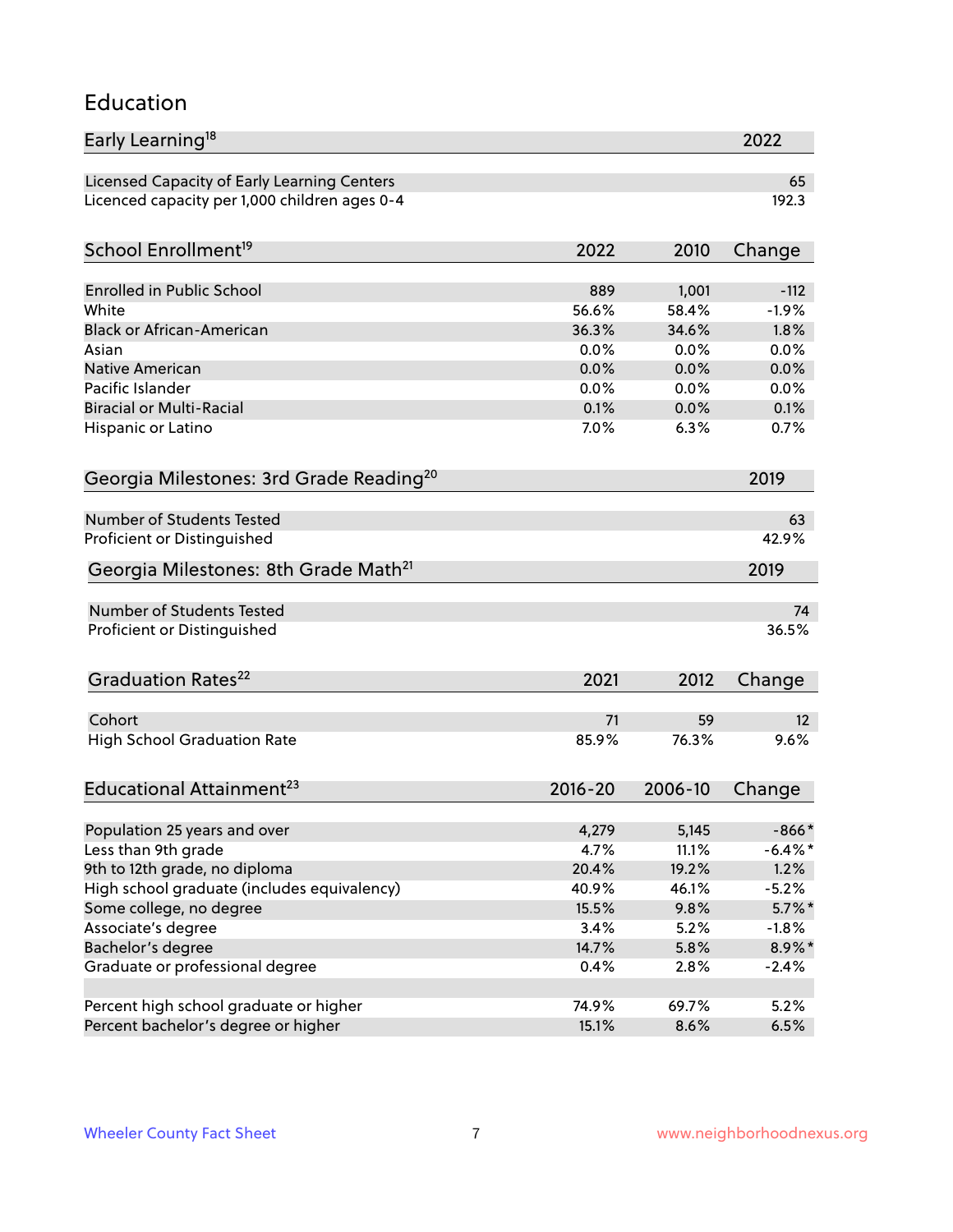#### Housing

| <b>Total households</b><br>1,664<br>1,774<br>110<br>Family households (families)<br>58.4%<br>70.8%<br>$-12.4%$<br>With own children under 18 years<br>15.8%<br>28.1%<br>$-12.2\%$ *<br>Married-couple family<br>39.7%<br>52.8%<br>$-13.1\%$ *<br>With own children of the householder under 18 years<br>9.1%<br>19.8%<br>$-10.6\%$ *<br>Male householder, no wife present, family<br>7.9%<br>5.1%<br>2.8%<br>With own children of the householder under 18 years<br>2.4%<br>1.4%<br>1.0%<br>Female householder, no husband present, family<br>10.8%<br>12.9%<br>$-2.1%$<br>With own children of the householder under 18 years<br>4.3%<br>6.9%<br>$-2.6%$<br>Nonfamily households<br>41.6%<br>12.4%*<br>29.2%<br>Householder living alone<br>14.5%*<br>40.7%<br>26.2%<br>65 years and over<br>11.5%<br>$11.2\%$ *<br>22.7%<br>31.3%<br>Households with one or more people under 18 years<br>23.7%<br>$-7.6%$ *<br>Households with one or more people 65 years and over<br>45.1%<br>27.3%<br>17.8%*<br>Average household size<br>4.35<br>2.83<br>$1.52*$<br>Average family size<br>6.52<br>3.45<br>$3.06*$<br>Housing Occupancy <sup>25</sup><br>$2016 - 20$<br>2006-10<br>Change<br>Total housing units<br>2,625<br>2,094<br>531<br>67.6%<br>Occupied housing units<br>79.5%<br>$-11.9%$<br>Vacant housing units<br>11.9%*<br>32.4%<br>20.5%<br>0.0<br>2.1<br>$-2.1$<br>Homeowner vacancy rate<br>$-17.5*$<br>19.5<br>Rental vacancy rate<br>2.0<br>Units in Structure <sup>26</sup><br>$2016 - 20$<br>2006-10<br>Change<br>Total housing units<br>2,625<br>2,094<br>531<br>1-unit, detached<br>58.4%<br>63.2%<br>$-4.7%$<br>1-unit, attached<br>0.0%<br>0.0%<br>0.0%<br>1.0%<br>3.2%<br>$-2.2%$<br>2 units<br>1.3%<br>3 or 4 units<br>3.1%<br>1.8%<br>$2.8\%$ *<br>4.0%<br>1.2%<br>5 to 9 units<br>0.6%<br>0.7%<br>0.1%<br>10 to 19 units<br>20 or more units<br>0.0%<br>0.0%<br>0.0%<br>Mobile home<br>32.6%<br>30.0%<br>2.6% | Households by Type <sup>24</sup> | 2016-20 | 2006-10 | Change |
|---------------------------------------------------------------------------------------------------------------------------------------------------------------------------------------------------------------------------------------------------------------------------------------------------------------------------------------------------------------------------------------------------------------------------------------------------------------------------------------------------------------------------------------------------------------------------------------------------------------------------------------------------------------------------------------------------------------------------------------------------------------------------------------------------------------------------------------------------------------------------------------------------------------------------------------------------------------------------------------------------------------------------------------------------------------------------------------------------------------------------------------------------------------------------------------------------------------------------------------------------------------------------------------------------------------------------------------------------------------------------------------------------------------------------------------------------------------------------------------------------------------------------------------------------------------------------------------------------------------------------------------------------------------------------------------------------------------------------------------------------------------------------------------------------------------------------------------------------------------------------------------------------------------------------------|----------------------------------|---------|---------|--------|
|                                                                                                                                                                                                                                                                                                                                                                                                                                                                                                                                                                                                                                                                                                                                                                                                                                                                                                                                                                                                                                                                                                                                                                                                                                                                                                                                                                                                                                                                                                                                                                                                                                                                                                                                                                                                                                                                                                                                 |                                  |         |         |        |
|                                                                                                                                                                                                                                                                                                                                                                                                                                                                                                                                                                                                                                                                                                                                                                                                                                                                                                                                                                                                                                                                                                                                                                                                                                                                                                                                                                                                                                                                                                                                                                                                                                                                                                                                                                                                                                                                                                                                 |                                  |         |         |        |
|                                                                                                                                                                                                                                                                                                                                                                                                                                                                                                                                                                                                                                                                                                                                                                                                                                                                                                                                                                                                                                                                                                                                                                                                                                                                                                                                                                                                                                                                                                                                                                                                                                                                                                                                                                                                                                                                                                                                 |                                  |         |         |        |
|                                                                                                                                                                                                                                                                                                                                                                                                                                                                                                                                                                                                                                                                                                                                                                                                                                                                                                                                                                                                                                                                                                                                                                                                                                                                                                                                                                                                                                                                                                                                                                                                                                                                                                                                                                                                                                                                                                                                 |                                  |         |         |        |
|                                                                                                                                                                                                                                                                                                                                                                                                                                                                                                                                                                                                                                                                                                                                                                                                                                                                                                                                                                                                                                                                                                                                                                                                                                                                                                                                                                                                                                                                                                                                                                                                                                                                                                                                                                                                                                                                                                                                 |                                  |         |         |        |
|                                                                                                                                                                                                                                                                                                                                                                                                                                                                                                                                                                                                                                                                                                                                                                                                                                                                                                                                                                                                                                                                                                                                                                                                                                                                                                                                                                                                                                                                                                                                                                                                                                                                                                                                                                                                                                                                                                                                 |                                  |         |         |        |
|                                                                                                                                                                                                                                                                                                                                                                                                                                                                                                                                                                                                                                                                                                                                                                                                                                                                                                                                                                                                                                                                                                                                                                                                                                                                                                                                                                                                                                                                                                                                                                                                                                                                                                                                                                                                                                                                                                                                 |                                  |         |         |        |
|                                                                                                                                                                                                                                                                                                                                                                                                                                                                                                                                                                                                                                                                                                                                                                                                                                                                                                                                                                                                                                                                                                                                                                                                                                                                                                                                                                                                                                                                                                                                                                                                                                                                                                                                                                                                                                                                                                                                 |                                  |         |         |        |
|                                                                                                                                                                                                                                                                                                                                                                                                                                                                                                                                                                                                                                                                                                                                                                                                                                                                                                                                                                                                                                                                                                                                                                                                                                                                                                                                                                                                                                                                                                                                                                                                                                                                                                                                                                                                                                                                                                                                 |                                  |         |         |        |
|                                                                                                                                                                                                                                                                                                                                                                                                                                                                                                                                                                                                                                                                                                                                                                                                                                                                                                                                                                                                                                                                                                                                                                                                                                                                                                                                                                                                                                                                                                                                                                                                                                                                                                                                                                                                                                                                                                                                 |                                  |         |         |        |
|                                                                                                                                                                                                                                                                                                                                                                                                                                                                                                                                                                                                                                                                                                                                                                                                                                                                                                                                                                                                                                                                                                                                                                                                                                                                                                                                                                                                                                                                                                                                                                                                                                                                                                                                                                                                                                                                                                                                 |                                  |         |         |        |
|                                                                                                                                                                                                                                                                                                                                                                                                                                                                                                                                                                                                                                                                                                                                                                                                                                                                                                                                                                                                                                                                                                                                                                                                                                                                                                                                                                                                                                                                                                                                                                                                                                                                                                                                                                                                                                                                                                                                 |                                  |         |         |        |
|                                                                                                                                                                                                                                                                                                                                                                                                                                                                                                                                                                                                                                                                                                                                                                                                                                                                                                                                                                                                                                                                                                                                                                                                                                                                                                                                                                                                                                                                                                                                                                                                                                                                                                                                                                                                                                                                                                                                 |                                  |         |         |        |
|                                                                                                                                                                                                                                                                                                                                                                                                                                                                                                                                                                                                                                                                                                                                                                                                                                                                                                                                                                                                                                                                                                                                                                                                                                                                                                                                                                                                                                                                                                                                                                                                                                                                                                                                                                                                                                                                                                                                 |                                  |         |         |        |
|                                                                                                                                                                                                                                                                                                                                                                                                                                                                                                                                                                                                                                                                                                                                                                                                                                                                                                                                                                                                                                                                                                                                                                                                                                                                                                                                                                                                                                                                                                                                                                                                                                                                                                                                                                                                                                                                                                                                 |                                  |         |         |        |
|                                                                                                                                                                                                                                                                                                                                                                                                                                                                                                                                                                                                                                                                                                                                                                                                                                                                                                                                                                                                                                                                                                                                                                                                                                                                                                                                                                                                                                                                                                                                                                                                                                                                                                                                                                                                                                                                                                                                 |                                  |         |         |        |
|                                                                                                                                                                                                                                                                                                                                                                                                                                                                                                                                                                                                                                                                                                                                                                                                                                                                                                                                                                                                                                                                                                                                                                                                                                                                                                                                                                                                                                                                                                                                                                                                                                                                                                                                                                                                                                                                                                                                 |                                  |         |         |        |
|                                                                                                                                                                                                                                                                                                                                                                                                                                                                                                                                                                                                                                                                                                                                                                                                                                                                                                                                                                                                                                                                                                                                                                                                                                                                                                                                                                                                                                                                                                                                                                                                                                                                                                                                                                                                                                                                                                                                 |                                  |         |         |        |
|                                                                                                                                                                                                                                                                                                                                                                                                                                                                                                                                                                                                                                                                                                                                                                                                                                                                                                                                                                                                                                                                                                                                                                                                                                                                                                                                                                                                                                                                                                                                                                                                                                                                                                                                                                                                                                                                                                                                 |                                  |         |         |        |
|                                                                                                                                                                                                                                                                                                                                                                                                                                                                                                                                                                                                                                                                                                                                                                                                                                                                                                                                                                                                                                                                                                                                                                                                                                                                                                                                                                                                                                                                                                                                                                                                                                                                                                                                                                                                                                                                                                                                 |                                  |         |         |        |
|                                                                                                                                                                                                                                                                                                                                                                                                                                                                                                                                                                                                                                                                                                                                                                                                                                                                                                                                                                                                                                                                                                                                                                                                                                                                                                                                                                                                                                                                                                                                                                                                                                                                                                                                                                                                                                                                                                                                 |                                  |         |         |        |
|                                                                                                                                                                                                                                                                                                                                                                                                                                                                                                                                                                                                                                                                                                                                                                                                                                                                                                                                                                                                                                                                                                                                                                                                                                                                                                                                                                                                                                                                                                                                                                                                                                                                                                                                                                                                                                                                                                                                 |                                  |         |         |        |
|                                                                                                                                                                                                                                                                                                                                                                                                                                                                                                                                                                                                                                                                                                                                                                                                                                                                                                                                                                                                                                                                                                                                                                                                                                                                                                                                                                                                                                                                                                                                                                                                                                                                                                                                                                                                                                                                                                                                 |                                  |         |         |        |
|                                                                                                                                                                                                                                                                                                                                                                                                                                                                                                                                                                                                                                                                                                                                                                                                                                                                                                                                                                                                                                                                                                                                                                                                                                                                                                                                                                                                                                                                                                                                                                                                                                                                                                                                                                                                                                                                                                                                 |                                  |         |         |        |
|                                                                                                                                                                                                                                                                                                                                                                                                                                                                                                                                                                                                                                                                                                                                                                                                                                                                                                                                                                                                                                                                                                                                                                                                                                                                                                                                                                                                                                                                                                                                                                                                                                                                                                                                                                                                                                                                                                                                 |                                  |         |         |        |
|                                                                                                                                                                                                                                                                                                                                                                                                                                                                                                                                                                                                                                                                                                                                                                                                                                                                                                                                                                                                                                                                                                                                                                                                                                                                                                                                                                                                                                                                                                                                                                                                                                                                                                                                                                                                                                                                                                                                 |                                  |         |         |        |
|                                                                                                                                                                                                                                                                                                                                                                                                                                                                                                                                                                                                                                                                                                                                                                                                                                                                                                                                                                                                                                                                                                                                                                                                                                                                                                                                                                                                                                                                                                                                                                                                                                                                                                                                                                                                                                                                                                                                 |                                  |         |         |        |
|                                                                                                                                                                                                                                                                                                                                                                                                                                                                                                                                                                                                                                                                                                                                                                                                                                                                                                                                                                                                                                                                                                                                                                                                                                                                                                                                                                                                                                                                                                                                                                                                                                                                                                                                                                                                                                                                                                                                 |                                  |         |         |        |
|                                                                                                                                                                                                                                                                                                                                                                                                                                                                                                                                                                                                                                                                                                                                                                                                                                                                                                                                                                                                                                                                                                                                                                                                                                                                                                                                                                                                                                                                                                                                                                                                                                                                                                                                                                                                                                                                                                                                 |                                  |         |         |        |
|                                                                                                                                                                                                                                                                                                                                                                                                                                                                                                                                                                                                                                                                                                                                                                                                                                                                                                                                                                                                                                                                                                                                                                                                                                                                                                                                                                                                                                                                                                                                                                                                                                                                                                                                                                                                                                                                                                                                 |                                  |         |         |        |
|                                                                                                                                                                                                                                                                                                                                                                                                                                                                                                                                                                                                                                                                                                                                                                                                                                                                                                                                                                                                                                                                                                                                                                                                                                                                                                                                                                                                                                                                                                                                                                                                                                                                                                                                                                                                                                                                                                                                 |                                  |         |         |        |
|                                                                                                                                                                                                                                                                                                                                                                                                                                                                                                                                                                                                                                                                                                                                                                                                                                                                                                                                                                                                                                                                                                                                                                                                                                                                                                                                                                                                                                                                                                                                                                                                                                                                                                                                                                                                                                                                                                                                 |                                  |         |         |        |
|                                                                                                                                                                                                                                                                                                                                                                                                                                                                                                                                                                                                                                                                                                                                                                                                                                                                                                                                                                                                                                                                                                                                                                                                                                                                                                                                                                                                                                                                                                                                                                                                                                                                                                                                                                                                                                                                                                                                 |                                  |         |         |        |
|                                                                                                                                                                                                                                                                                                                                                                                                                                                                                                                                                                                                                                                                                                                                                                                                                                                                                                                                                                                                                                                                                                                                                                                                                                                                                                                                                                                                                                                                                                                                                                                                                                                                                                                                                                                                                                                                                                                                 |                                  |         |         |        |
|                                                                                                                                                                                                                                                                                                                                                                                                                                                                                                                                                                                                                                                                                                                                                                                                                                                                                                                                                                                                                                                                                                                                                                                                                                                                                                                                                                                                                                                                                                                                                                                                                                                                                                                                                                                                                                                                                                                                 |                                  |         |         |        |
|                                                                                                                                                                                                                                                                                                                                                                                                                                                                                                                                                                                                                                                                                                                                                                                                                                                                                                                                                                                                                                                                                                                                                                                                                                                                                                                                                                                                                                                                                                                                                                                                                                                                                                                                                                                                                                                                                                                                 | Boat, RV, van, etc.              | 0.2%    | 0.0%    | 0.2%   |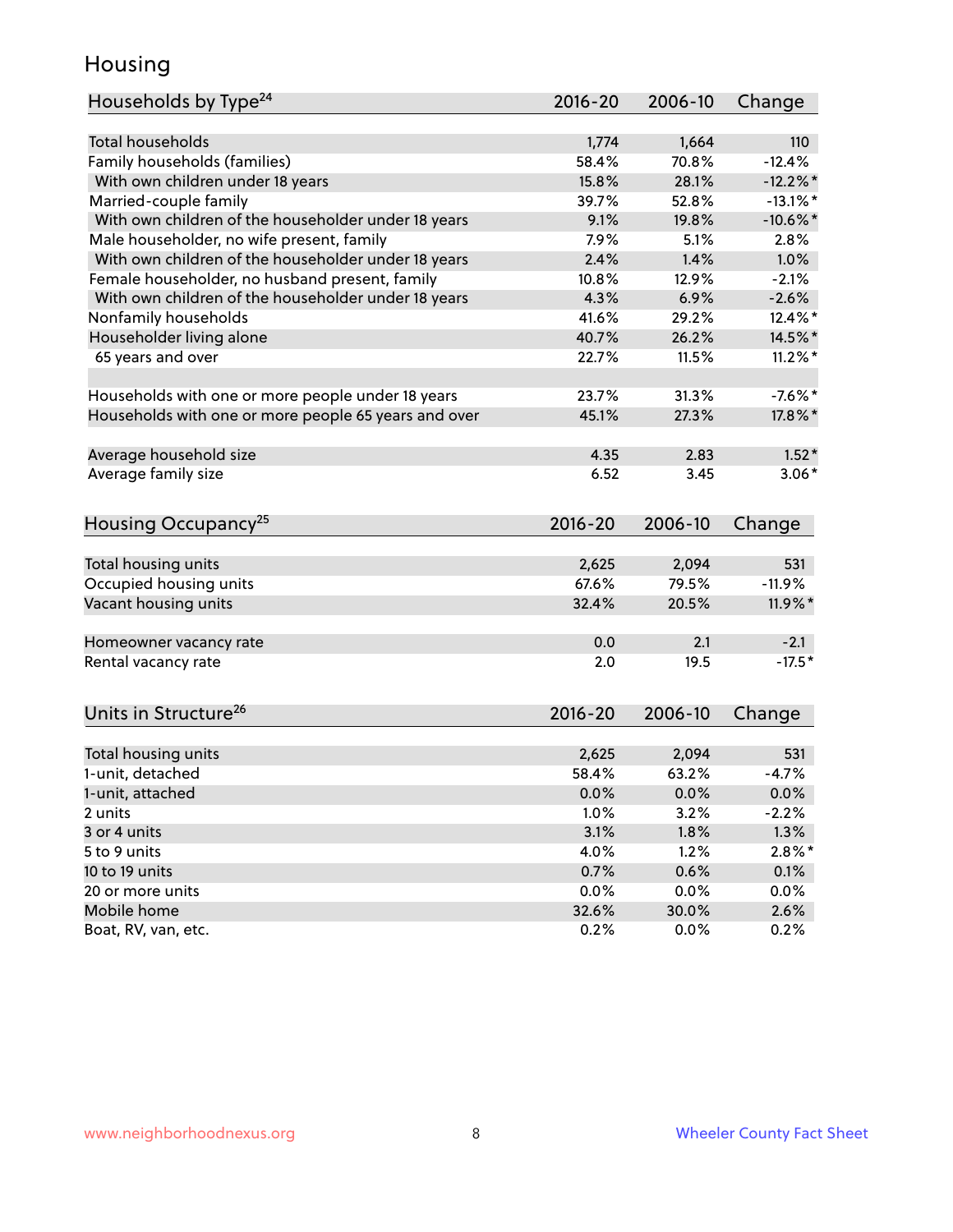# Housing, Continued...

| Year Structure Built <sup>27</sup>             | 2016-20        | 2006-10        | Change         |
|------------------------------------------------|----------------|----------------|----------------|
| Total housing units                            | 2,625          | 2,094          | 531            |
| Built 2014 or later                            | 0.3%           | (X)            | (X)            |
| Built 2010 to 2013                             | 0.2%           | (X)            | (X)            |
| Built 2000 to 2009                             | 6.6%           | 3.1%           | $3.4\%$ *      |
| Built 1990 to 1999                             | 18.1%          | 14.9%          | 3.2%           |
| Built 1980 to 1989                             | 14.6%          | 18.5%          | $-4.0%$        |
| Built 1970 to 1979                             | 22.2%          | 20.6%          | 1.6%           |
| Built 1960 to 1969                             | 10.8%          | 20.6%          | $-9.8%$ *      |
| Built 1950 to 1959                             | 6.3%           | 9.3%           | $-2.9%$        |
| Built 1940 to 1949                             | 10.3%          | 4.6%           | $5.7\%$ *      |
| Built 1939 or earlier                          | 10.8%          | 8.5%           | 2.3%           |
| Housing Tenure <sup>28</sup>                   | 2016-20        | 2006-10        | Change         |
|                                                |                |                |                |
| Occupied housing units                         | 1,774<br>69.4% | 1,664<br>75.5% | 110<br>$-6.1%$ |
| Owner-occupied                                 | 30.6%          | 24.5%          | 6.1%           |
| Renter-occupied                                |                |                |                |
| Average household size of owner-occupied unit  | 4.24           | 2.78           | 1.46           |
| Average household size of renter-occupied unit | 4.59           | 2.97           | 1.62           |
| Residence 1 Year Ago <sup>29</sup>             | 2016-20        | 2006-10        | Change         |
|                                                |                |                |                |
| Population 1 year and over                     | 7,864          | 7,015          | 849*           |
| Same house                                     | 94.0%          | 91.2%          | 2.8%           |
| Different house in the U.S.                    | 5.9%           | 8.5%           | $-2.6%$        |
| Same county                                    | 1.6%           | 0.4%           | $1.2\%$ *      |
| Different county                               | 4.3%           | 8.1%           | $-3.8%$        |
| Same state                                     | 4.1%           | 7.5%           | $-3.5%$        |
| Different state                                | 0.3%           | 0.6%           | $-0.3%$        |
| Abroad                                         | 0.1%           | 0.3%           | $-0.2%$        |
| Value of Housing Unit <sup>30</sup>            | 2016-20        | 2006-10        | Change         |
|                                                |                | 1,256          | $-25$          |
| Owner-occupied units<br>Less than \$50,000     | 1,231<br>47.0% | 39.9%          | 7.1%           |
| \$50,000 to \$99,999                           | 24.5%          | 36.4%          | $-11.9\%$ *    |
| \$100,000 to \$149,999                         | 12.3%          | 12.2%          | 0.2%           |
| \$150,000 to \$199,999                         | 9.7%           | 3.6%           | $6.1\%$ *      |
| \$200,000 to \$299,999                         | 5.0%           | 7.4%           | $-2.4%$        |
| \$300,000 to \$499,999                         | 1.2%           | 0.6%           | 0.7%           |
| \$500,000 to \$999,999                         | 0.2%           | 0.0%           | 0.2%           |
| \$1,000,000 or more                            | 0.0%           | 0.0%           | 0.0%           |
| Median (dollars)                               | 55,500         | 65,000         | $-9,500*$      |
| Mortgage Status <sup>31</sup>                  | $2016 - 20$    | 2006-10        | Change         |
|                                                |                |                |                |
| Owner-occupied units                           | 1,231          | 1,256          | $-25$          |
| Housing units with a mortgage                  | 16.4%          | 34.1%          | $-17.7%$ *     |
| Housing units without a mortgage               | 83.6%          | 65.9%          | 17.7%*         |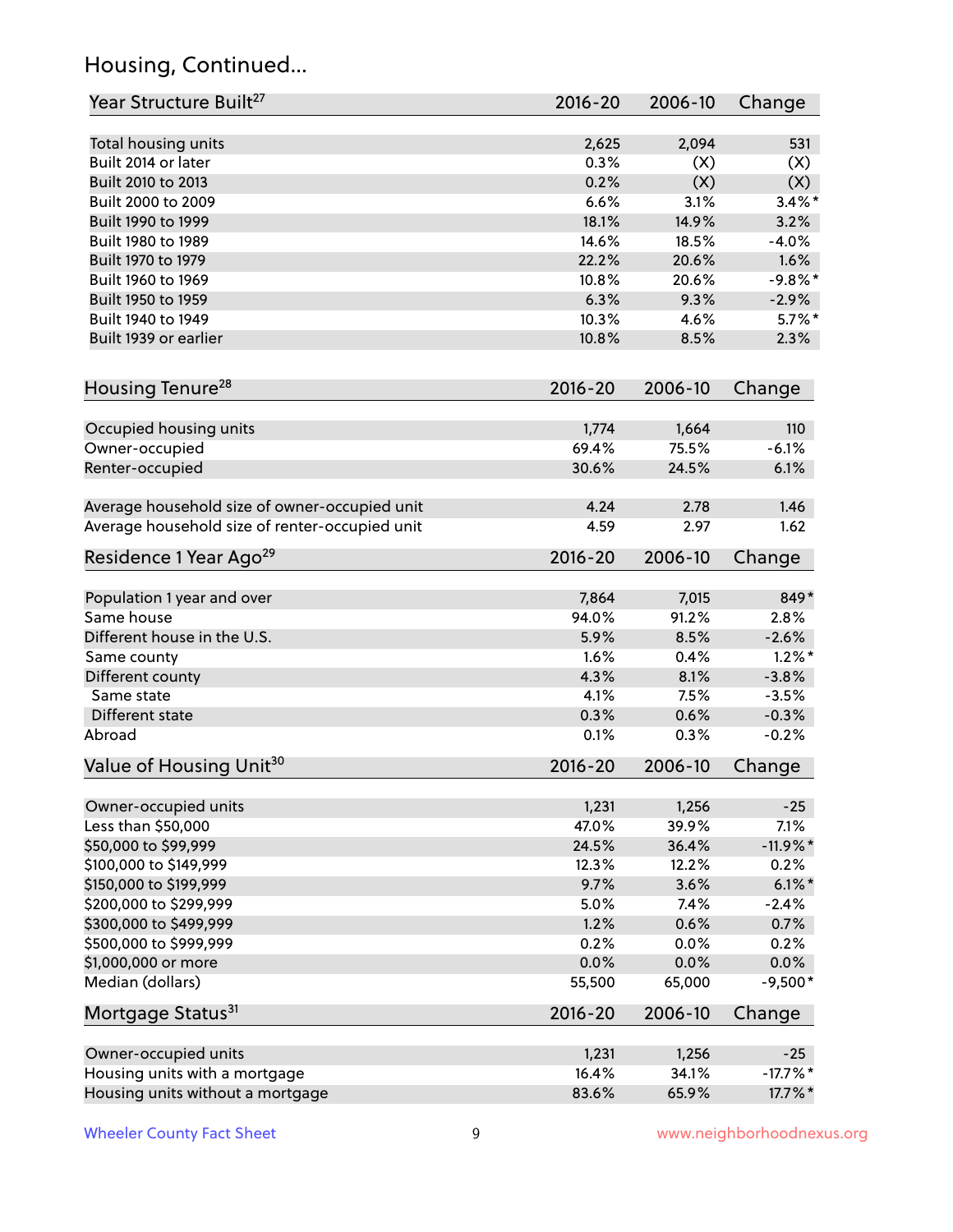# Housing, Continued...

| Selected Monthly Owner Costs <sup>32</sup>                                            | 2016-20     | 2006-10 | Change      |
|---------------------------------------------------------------------------------------|-------------|---------|-------------|
| Housing units with a mortgage                                                         | 202         | 428     | $-226*$     |
| Less than \$300                                                                       | 0.0%        | 0.5%    | $-0.5%$     |
| \$300 to \$499                                                                        | 17.8%       | 8.6%    | 9.2%        |
| \$500 to \$999                                                                        | 40.6%       | 50.7%   | $-10.1%$    |
| \$1,000 to \$1,499                                                                    | 28.2%       | 28.3%   | $-0.1%$     |
| \$1,500 to \$1,999                                                                    | 13.4%       | 11.9%   | 1.5%        |
| \$2,000 to \$2,999                                                                    | 0.0%        | 0.0%    | 0.0%        |
| \$3,000 or more                                                                       | 0.0%        | 0.0%    | 0.0%        |
| Median (dollars)                                                                      | 906         | 865     | 41          |
| Housing units without a mortgage                                                      | 1,029       | 828     | 201         |
| Less than \$150                                                                       | 8.5%        | 11.2%   | $-2.8%$     |
| \$150 to \$249                                                                        | 34.6%       | 40.3%   | $-5.7%$     |
| \$250 to \$349                                                                        | 26.7%       | 27.8%   | $-1.1%$     |
| \$350 to \$499                                                                        | 19.2%       | 12.3%   | $6.9\%$ *   |
| \$500 to \$699                                                                        | 10.9%       | 8.3%    | 2.6%        |
| \$700 or more                                                                         | 0.1%        | 0.0%    | 0.1%        |
| Median (dollars)                                                                      | 276         | 247     | 29          |
| Selected Monthly Owner Costs as a Percentage of<br>Household Income <sup>33</sup>     | $2016 - 20$ | 2006-10 | Change      |
| Housing units with a mortgage (excluding units where<br>SMOCAPI cannot be computed)   | 202         | 418     | $-216*$     |
| Less than 20.0 percent                                                                | 48.0%       | 48.8%   | $-0.8%$     |
| 20.0 to 24.9 percent                                                                  | 17.3%       | 27.5%   | $-10.2%$    |
| 25.0 to 29.9 percent                                                                  | 20.8%       | 8.4%    | 12.4%*      |
| 30.0 to 34.9 percent                                                                  | 7.9%        | 4.3%    | 3.6%        |
| 35.0 percent or more                                                                  | 5.9%        | 11.0%   | $-5.1%$     |
| Not computed                                                                          | $\pmb{0}$   | 10      | $-10$       |
| Housing unit without a mortgage (excluding units where<br>SMOCAPI cannot be computed) | 1,015       | 828     | 187         |
| Less than 10.0 percent                                                                | 49.5%       | 38.3%   | 11.2%       |
| 10.0 to 14.9 percent                                                                  | 10.7%       | 27.4%   | $-16.7\%$ * |
| 15.0 to 19.9 percent                                                                  | 19.7%       | 11.2%   | 8.5%        |
| 20.0 to 24.9 percent                                                                  | 5.2%        | 7.6%    | $-2.4%$     |
| 25.0 to 29.9 percent                                                                  | 3.3%        | 5.2%    | $-1.8%$     |
| 30.0 to 34.9 percent                                                                  | 1.8%        | 2.2%    | $-0.4%$     |
| 35.0 percent or more                                                                  | 9.8%        | 8.1%    | 1.7%        |
| Not computed                                                                          | 14          | 0       | 14          |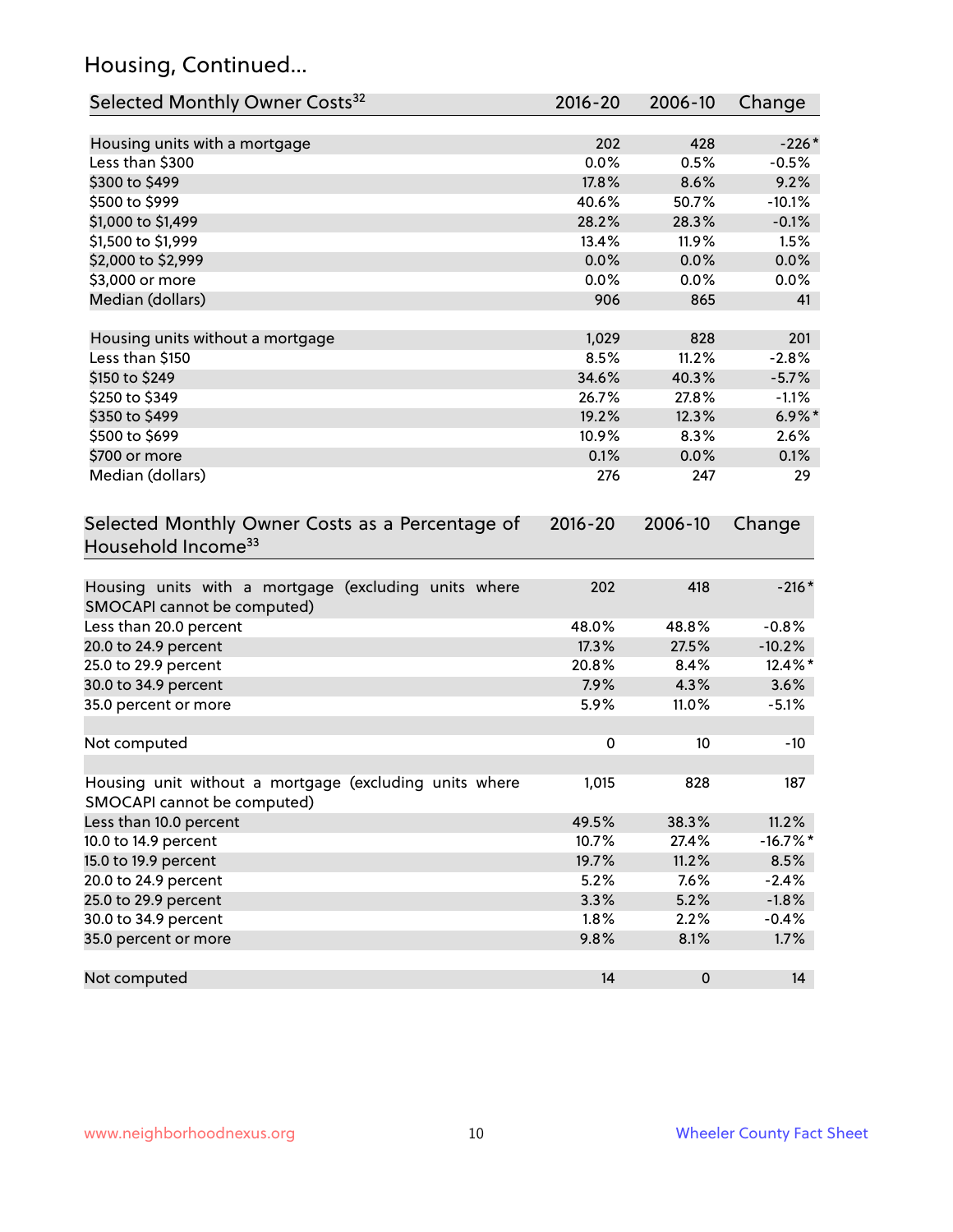# Housing, Continued...

| Gross Rent <sup>34</sup>                                                       | $2016 - 20$ | $2006 - 10$ | Change   |
|--------------------------------------------------------------------------------|-------------|-------------|----------|
|                                                                                |             |             |          |
| Occupied units paying rent                                                     | 428         | 331         | 97       |
| Less than \$200                                                                | 6.8%        | 13.0%       | $-6.2%$  |
| \$200 to \$499                                                                 | 52.6%       | 44.4%       | 8.2%     |
| \$500 to \$749                                                                 | 24.3%       | 41.7%       | $-17.4%$ |
| \$750 to \$999                                                                 | 10.3%       | 0.0%        | 10.3%    |
| \$1,000 to \$1,499                                                             | 6.1%        | 0.9%        | 5.2%     |
| \$1,500 to \$1,999                                                             | 0.0%        | 0.0%        | 0.0%     |
| \$2,000 or more                                                                | 0.0%        | 0.0%        | 0.0%     |
| Median (dollars)                                                               | 428         | 456         | $-28$    |
| No rent paid                                                                   | 115         | 77          | 38       |
| Gross Rent as a Percentage of Household Income <sup>35</sup>                   | $2016 - 20$ | 2006-10     | Change   |
| Occupied units paying rent (excluding units where GRAPI<br>cannot be computed) | 389         | 331         | 58       |
| Less than 15.0 percent                                                         | 13.9%       | 10.9%       | 3.0%     |
| 15.0 to 19.9 percent                                                           | 2.1%        | 22.7%       | $-20.6%$ |
| 20.0 to 24.9 percent                                                           | 18.8%       | 15.4%       | 3.4%     |
| 25.0 to 29.9 percent                                                           | 18.3%       | 12.1%       | 6.2%     |
| 30.0 to 34.9 percent                                                           | 5.7%        | 3.9%        | 1.7%     |
| 35.0 percent or more                                                           | 41.4%       | 35.0%       | 6.3%     |
| Not computed                                                                   | 154         | 77          | $77*$    |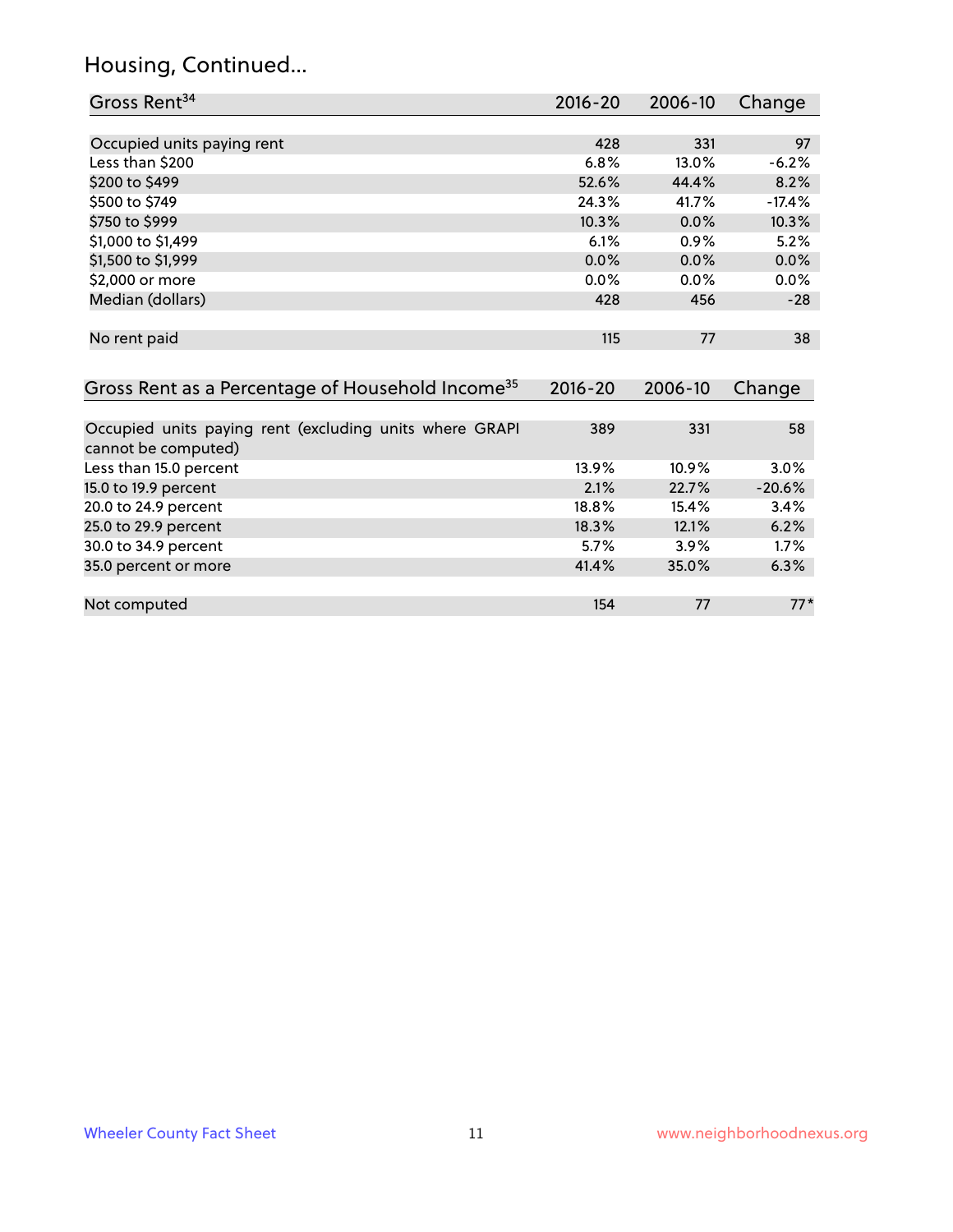# Community Involvement

| Voter Registration and Turnout <sup>36</sup> | 2020  |
|----------------------------------------------|-------|
|                                              |       |
| Active registered voters                     | 3,131 |
| Number voted in Presidential election        | 2.259 |
| Percent voted in Presidential election       | 72.1% |

#### Transportation

| Commuting to Work <sup>37</sup>           | 2016-20     | 2006-10 | Change      |
|-------------------------------------------|-------------|---------|-------------|
|                                           |             |         |             |
| Workers 16 years and over                 | 2,778       | 1,746   | $1,032*$    |
| Car, truck, or van - drove alone          | 91.4%       | 82.0%   | 9.4%        |
| Car, truck, or van - carpooled            | 3.9%        | 12.2%   | $-8.3\%$ *  |
| Public transportation (excluding taxicab) | $0.0\%$     | $0.0\%$ | $0.0\%$     |
| Walked                                    | 0.0%        | 0.6%    | $-0.6%$     |
| Other means                               | $1.0\%$     | $1.1\%$ | $-0.1%$     |
| Worked at home                            | 3.7%        | 4.1%    | $-0.4%$     |
| Mean travel time to work (minutes)        | 32.3        | 19.5    | $12.8*$     |
| Vehicles Available <sup>38</sup>          | $2016 - 20$ | 2006-10 | Change      |
| Occupied housing units                    | 1,774       | 1,664   | 110         |
| No vehicles available                     |             |         |             |
|                                           | 12.9%       | 8.3%    | $4.6\%$ *   |
| 1 vehicle available                       | 42.6%       | 33.5%   | $9.1\%$ *   |
| 2 vehicles available                      | 25.4%       | 44.4%   | $-19.0\%$ * |
| 3 or more vehicles available              | 19.2%       | 13.9%   | $5.3\%$     |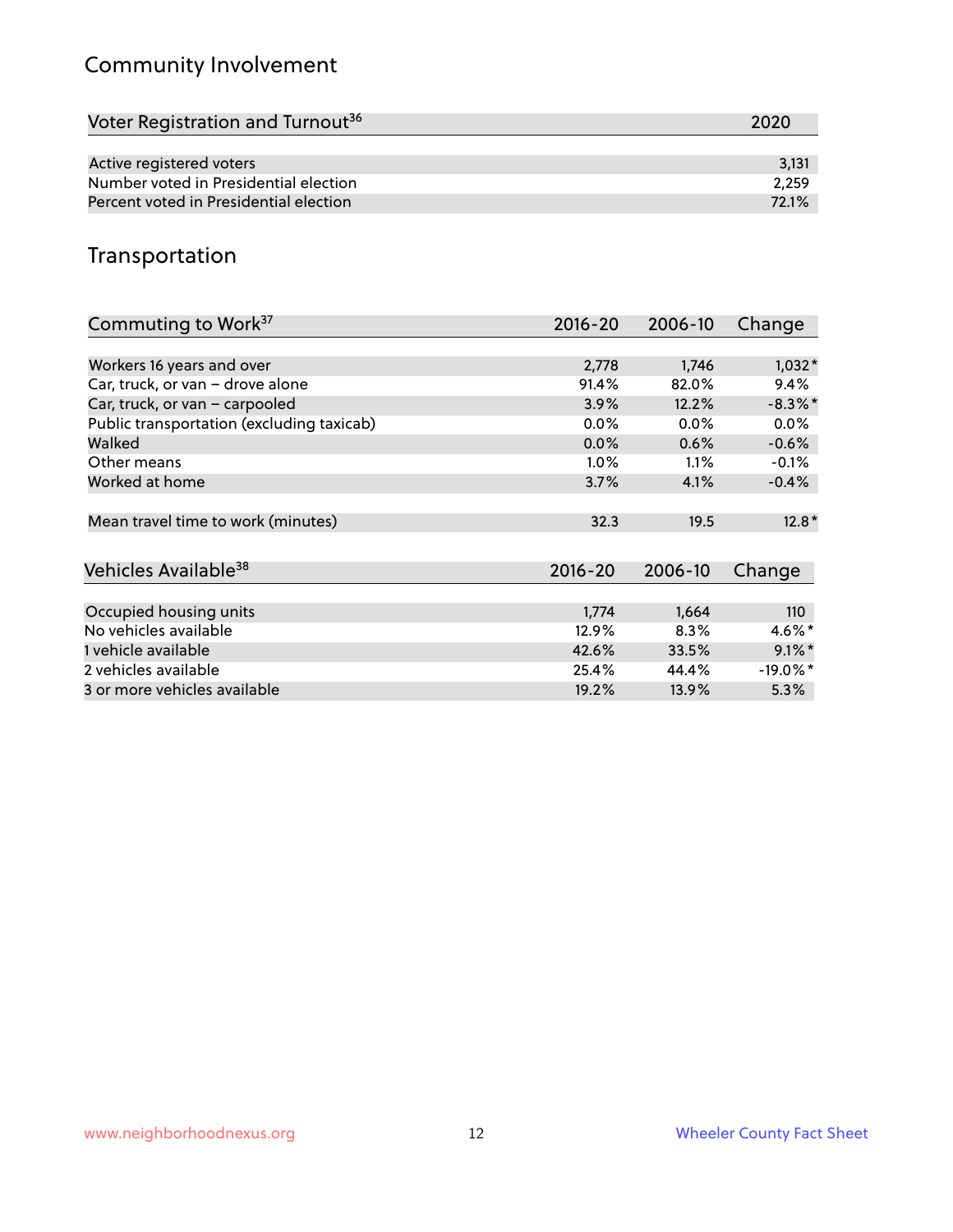#### Health

| Health Insurance coverage <sup>39</sup> | 2016-20 |
|-----------------------------------------|---------|
|-----------------------------------------|---------|

| Civilian Noninstitutionalized Population                | 7,715 |
|---------------------------------------------------------|-------|
| With health insurance coverage                          | 81.7% |
| With private health insurance coverage                  | 37.7% |
| With public health coverage                             | 48.4% |
| No health insurance coverage                            | 18.3% |
| Civilian Noninstitutionalized Population Under 19 years | 2,377 |
| No health insurance coverage                            | 2.0%  |
| Civilian Noninstitutionalized Population 19 to 64 years | 4,202 |
| In labor force:                                         | 2,349 |
| Employed:                                               | 2,138 |
| With health insurance coverage                          | 54.6% |
| With private health insurance coverage                  | 39.3% |
| With public coverage                                    | 5.8%  |
| No health insurance coverage                            | 45.4% |
| Unemployed:                                             | 211   |
| With health insurance coverage                          | 48.8% |
| With private health insurance coverage                  | 39.3% |
| With public coverage                                    | 9.5%  |
| No health insurance coverage                            | 51.2% |
| Not in labor force:                                     | 1,853 |
| With health insurance coverage                          | 84.6% |
| With private health insurance coverage                  | 29.6% |
| With public coverage                                    | 57.1% |
| No health insurance coverage                            | 15.4% |

# **Health Factors Most Recent** And The Control of the Control of The Control of The Control of The Control of The Control of The Control of The Control of The Control of The Control of The Control of The Control of The Contr

| Premature Death (YPLL before age 75 per 100,000 population, age-adjusted) <sup>40</sup> | 6,985.3 |
|-----------------------------------------------------------------------------------------|---------|
| Average number of Physically Unhealthy Days <sup>41</sup>                               | 5.4     |
| Average number of Mentally Unhealthy Days <sup>42</sup>                                 | 5.6     |
| Low Birthweight Births <sup>43</sup>                                                    | 10.2%   |
| Diabetes Prevalence <sup>44</sup>                                                       | 15.3%   |
| HIV Prevalence (per 100,000 population) <sup>45</sup>                                   | 419.1   |
| Rate, Deduplicated ER Visits for Asthma, Ages 0-17 <sup>46</sup>                        | 690.5   |